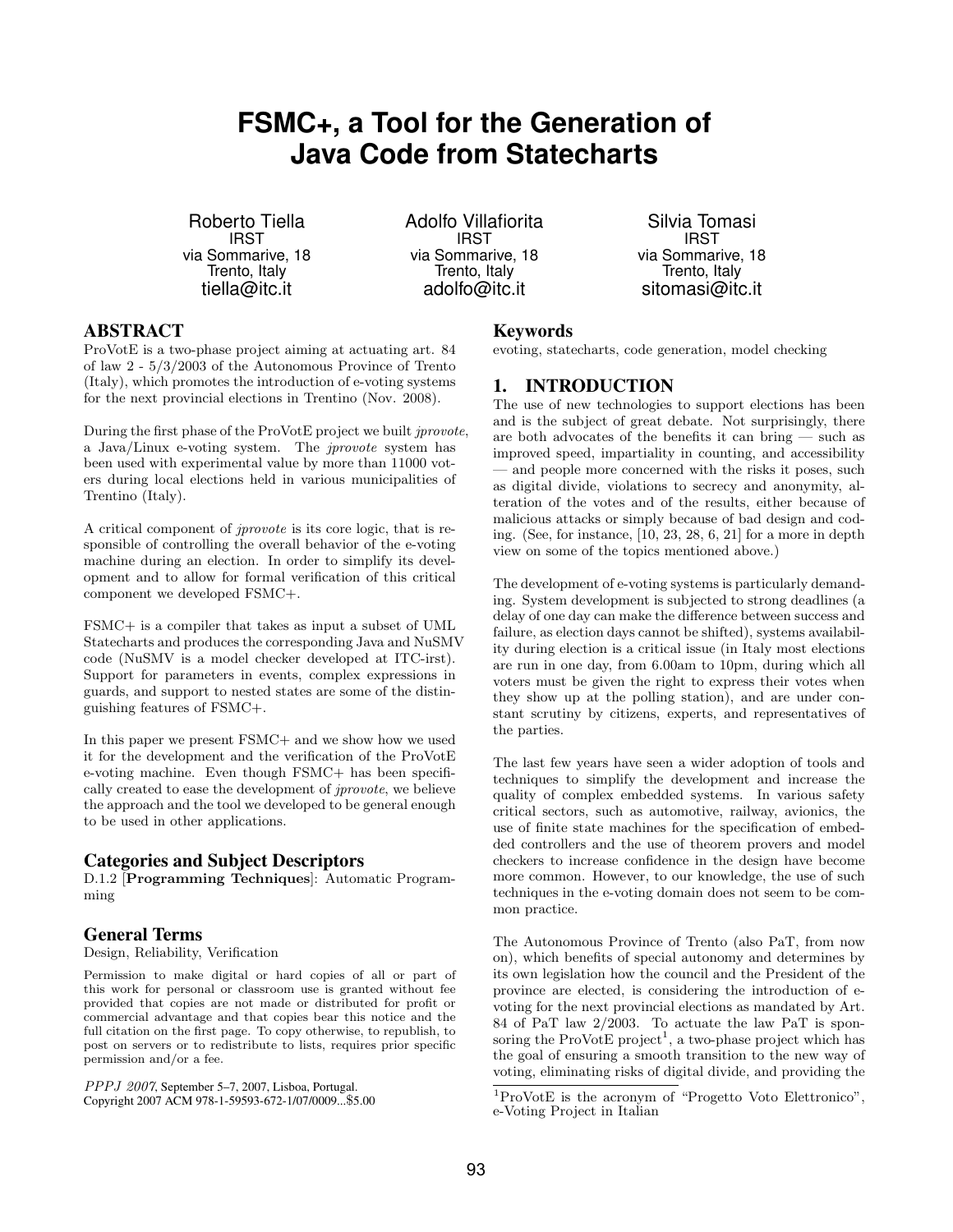technological solutions required for an electronic election. The project is organized in three lines of activities, sociological, normative, and technological, which strictly interact. (See [32, 9] for more details and [26] for some considerations related to the sociological aspects of e-voting.)

During the first phase of ProVotE we built jprovote, a Java/Linux e-voting system, which, so far, has been tested by more than 11000 citizens in various trials conducted in Trentino during local elections.

A critical component of jprovote is its core logic, whose main functions are:

- ensure that the e-voting machine correctly implements the procedures required by the Italian electoral law;
- coordinate and control all the devices of the voting machine (touchscreen, smartcard reader, printer);

Malfunctions and errors in jprovote's core logic may compromise some fundamental principles of the law, such as allowing people to vote more than once, exposing the expression of a voter to other voters, or cause interruptions in the availability of e-voting machines during the election day.

In order to minimize risks related to the development of the core logic we decided to adopt some of the practices commonly used for the development of embedded systems. For the development of the core logic of *jprovote*, thus we adopted a model-driven approach [8] that supported code generation and formal verification using model checking [20, 13]. In parallel, we implemented a tool, called FSMC+, to support our development process.

FSMC+ is a compiler that takes as input a subset of the Statecharts [19] notation and produces the corresponding Java and NuSMV code. (NuSMV is a model checker developed at ITC-irst  $-$  see [11]). Similarly to other freely (and commercially) available tools, such as, e.g., Hugo/RT [30],  $SPIDER/T$ heseus environment [17], Statemate<sup>2</sup>, FSMC+ implements a model-driven approach in which the the control logic of a system can be specified using a high-level notation and the code implementing such logic can be automatically generated and verified using model-checking. Support for UML Statecharts, parameters in events, complex expressions in guards, nested states, a template system for code generation and easier inspection of the performed steps are, however, some of the distinguishing features of FSMC+.

In this paper we present FSMC+ and we show how we used it for the development and the verification of the ProVotE e-voting system.

The rest of the paper is organized as follows. The next two sections provide some motivations for the implementation of FSMC+ and some information on how FSMC+ distinguishes from other similar tools. Section 4 presents FSMC+ and Section 5 a case study, namely the development of the jprovote system. We conclude with an analysis of the advantages and limits of the approach and with some considerations about future work.

# 2. MOTIVATIONS

The development of FSMC+ within ProVotE has been driven by the following considerations:

- applicative domain: the (Italian) electoral norms provide detailed descriptions of the procedures that have to be followed and are particularly adapt at being represented as finite state machines. By designing the e-voting machine architecture to incorporate state machines in its core, we could provide a tighter link between the behavior of the machine and the Italian electoral law and, at the same time, allow for the use of formal verification techniques.
- project constraints: in order to meet the first deadline of the project (an experimentation during the the May 2005 election) the first prototype of the e-voting machine had to be developed under a rather tight schedule. In order to keep with the project deadlines we needed an approach and tools that could allow us to integrate state machines in our system "incrementally". The implementation of a tool which we could make grow together with and adapt to the project needs could allow us to address such issue. The development of FSMC+ thus, has proceeded in parallel to the development of jprovote, by first providing a set of core functions (i.e. translation form textual representation of state charts to Java code) and then adding more complex functions (such as a support for a graphical front-end) as the need arose.
- verifiability and compliance to standards: we wanted to be able to easily inspect the generated code and have the generated code conform to our coding guidelines.
- "market" opportunity: various characteristics of FSMC+ cannot be found in other freely available tools (see the next section for more details).

# 3. RELATED WORK

UniMod [4] is a tool for specifying the logic of Java programs using state machines. It provides its own UML model editor as a plugin for the Eclipse platform. It also comprises a visual debugger, a validator, a compiler, and an interpreter. However, the notation does not support some features we need, such as parameters in call events and the possibility of using custom names for events.

Hugo/RT [30] is a UML model tool that supports model checking (using the SPIN [2] model checker) and code generation (e.g. Java). In particular, given a set of state machines, that describe the behavior of different objects, and a collaboration diagram Hugo/RT can prove if the scenario described by the collaboration diagram can be generated by the execution of the state machines. Thus, Hugo/RT is more focussed on modelling and analyzing protocols rather than, as FSMC+ does, properties of the state machines.

Tabu [7] is a UML model checker based on SMV with emphasis on usability also by users with little or no knowledge

 $^{2}$ http://modeling.telelogic.com/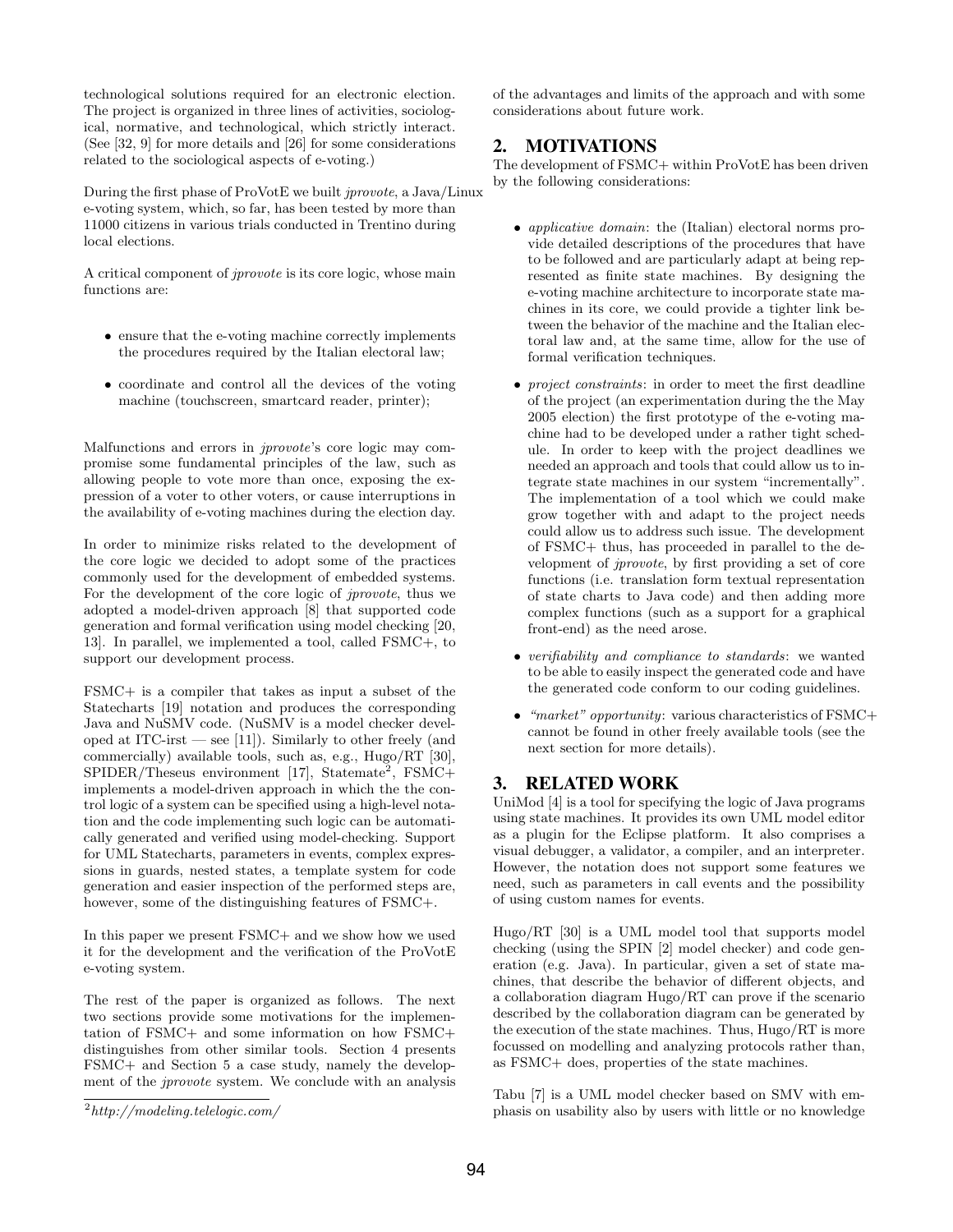

Figure 1: FSMC+ Architecture

in formal verification and temporal logic. Despite its appealing approach which comprises an assistant for guiding the user in the verification task, it lacks, to our knowledge, the possibility of generating Java code.

SMC (State Machine Compiler [29]) is an open-source translator from a textual representation of a state machine to various output formats (Java, C, C++, HTML, etc.). FSMC+ is partially based on SMC. FSMC+ maintains the internal textual representation for state machines defined by SMC and, partially, the structure of the generated Java code, along with the runtime library. The code generator, however, is completely rewritten and so is the compiler to the NuSMV language. Moreover, the module which implements the XMI-to-SMCL translation (see Section 4) is a completely original effort of our project.

Providing a detailed review of the work related to define a formal semantics for Statecharts and to compile them in a language suitable for formal verification is outside the scope of this paper. Suffice it here to mention that FSMC+ follows the work presented by Clarke and Heinle in [12].

#### 4. THE FSMC+ TOOL

FSMC+ is composed of two main components, as shown in Figure 1:

- a UML modeling tool. The UML modeling tool is used as a graphical front end to write one or more Statechart(s), that specify the control logic of the system, that is, how the system interacts with its environment and the logic it must implement.
- the FSMC+ Backend. The FSMC+ backend translates the UML Statecharts into the target languages. At the moment, we support the following three outputs:



Figure 2: Supported Notation (I)



Figure 3: Supported Notation (II)

- 1. Java code, that, when put together with a set of run-time libraries, implements, in Java, the control logic specified by the Statecharts;
- 2. NuSMV source code, that can be given as input to the NuSMV model checker in order to verify whether the logic specified by the Statecharts satisfy a set of properties, written in CTL or LTL temporal logic;
- 3. HTML documentation, which is used for documentation purposes and for some inspection activities.

In the following subsections we provide a more detailed description of the different components of FSMC+ and some hints on its usage.

# 4.1 Step 1. Model the Control Logic

The first step when using FSMC+ is writing the control logic of the system using UML Statecharts.

FSMC+ is based on UML metamodel version 1.4 [5] and supports a subset of the UML Statechart notation, which has been specifically customized for Java generation. In particular (numbers in parenthesis refer to Figures 2 and 3):

- the states' entry and exit actions can be sequences of Java method invocations (1);
- transitions can use
	- guards that refer to event parameters and to the internal state of the machine (2);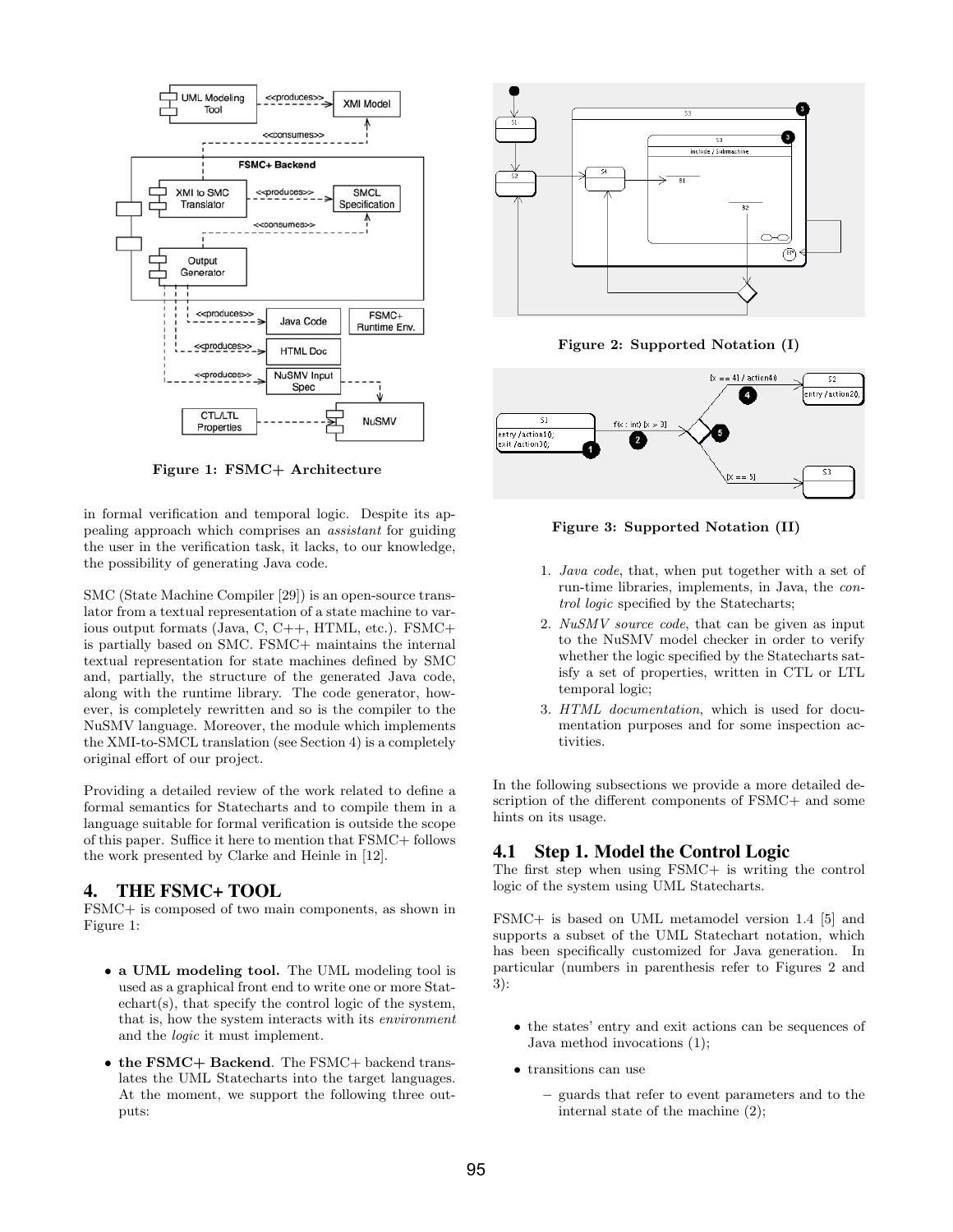- sequences of Java method invocations as the actions to be performed when the transition is executed  $(4)$ ;
- junction pseudo-state as source or target statevertexes, to simplify the notation (5).
- both call-events and signal-events are supported;
- parameters can be specified for call-events  $(2)$ ;
- signals can be organized in hierarchies to allow prioritization of transitions;
- composite states and submachine states allows for specification of the logic (3);

Even though we use ArgoUML [31] as the front-end, FSMC+ can use any UML tool that supports Statecharts and XMI export, version 1.2 [25].

# 4.2 Step 2. Generate NuSMV, HTML, and Java Code

The second step is invoking the FSMC+ backend to generate the target outputs.

FSMC+ is integrated in Maven [1], a freely available build tool. The FSMC+ backend, thus can either be invoked from the command line or integrated in the build process by using some maven plugins we specifically developed<sup>3</sup>.

The generation is the responsibility of the following two components:

- the XMI to SMC Translator, which takes as input the XMI produced at the previous step and generates the SMCL representation of the Statechart (SMCL is the SMC input language [29]);
- the Output Generator, which takes as input the SMCL representation of the Statechart and generates the output in the target languages.

Dividing the translation in two distinct steps and basing it on a textual format allowed us to achieve the following goals (the first is specifically related to ProVotE's time constraints, whereas the second has a wider scope):

- incremental development: the output generator is the core function of FSMC+. By starting from SMCL and SMC we managed to incorporate Statecharts early in the development of jprovote and move to more sophisticated source generation and functions as the development of jprovote progressed;
- manual inspection: by dividing the translation in smaller steps we mitigate risks related to bugs in the generators and allow for manual inspections of the generated outputs. (Manual inspection of the code generated by the translation has been performed for the jprovote system).



Figure 4: Flattening Example

# *4.2.1 From XMI to SMCL*

The XMI-to-SMCL translator, developed in SWI-Prolog [3], reads an XMI specification produced by the UML modeling tool and transforms it into SMCL, a simple text-based representation of a Statechart.

The translation process is roughly divided in the following steps:

- 1. the XMI document is parsed using the SWI-Prolog's SGML package to produce a set of prolog facts that resemble content of the XMI;
- 2. from such set of facts an internal model for the state machine is deduced. The model is described by predicates whose names reflects the state machine domain i.e. state machine, transition, action, etc. The model is as rich as the UML one, i.e. it allows, for example, for composite states and concurrent regions;
- 3. the model obtained in the previous step goes through a flattening process, which basically removes composite and submachine states and leaves only simple states and (possibly inherited) transitions between simple states, maintaining the same semantics. (A simple example of flattening is drawn in Figure 4);
- 4. the simplified model is finally translated in the SMC representation, by means of a grammar specified as a DCG (Definite Clause Grammar).

Such an approach, in our opinion, has the following strengths:

- the generation of an internal model isolates tool's algorithms from external dependencies, e.g. UML metamodel and XMI version;
- the specification of the output format with a DCG grammar simplifies the extension of the tool to generate outputs in other modeling languages;
- the usage of a logic programming language significantly reduced the implementation effort of the flattening algorithm.

<sup>3</sup>To the reader familiar with maven, FSMC+ runs as a plugin in the generate-sources phase.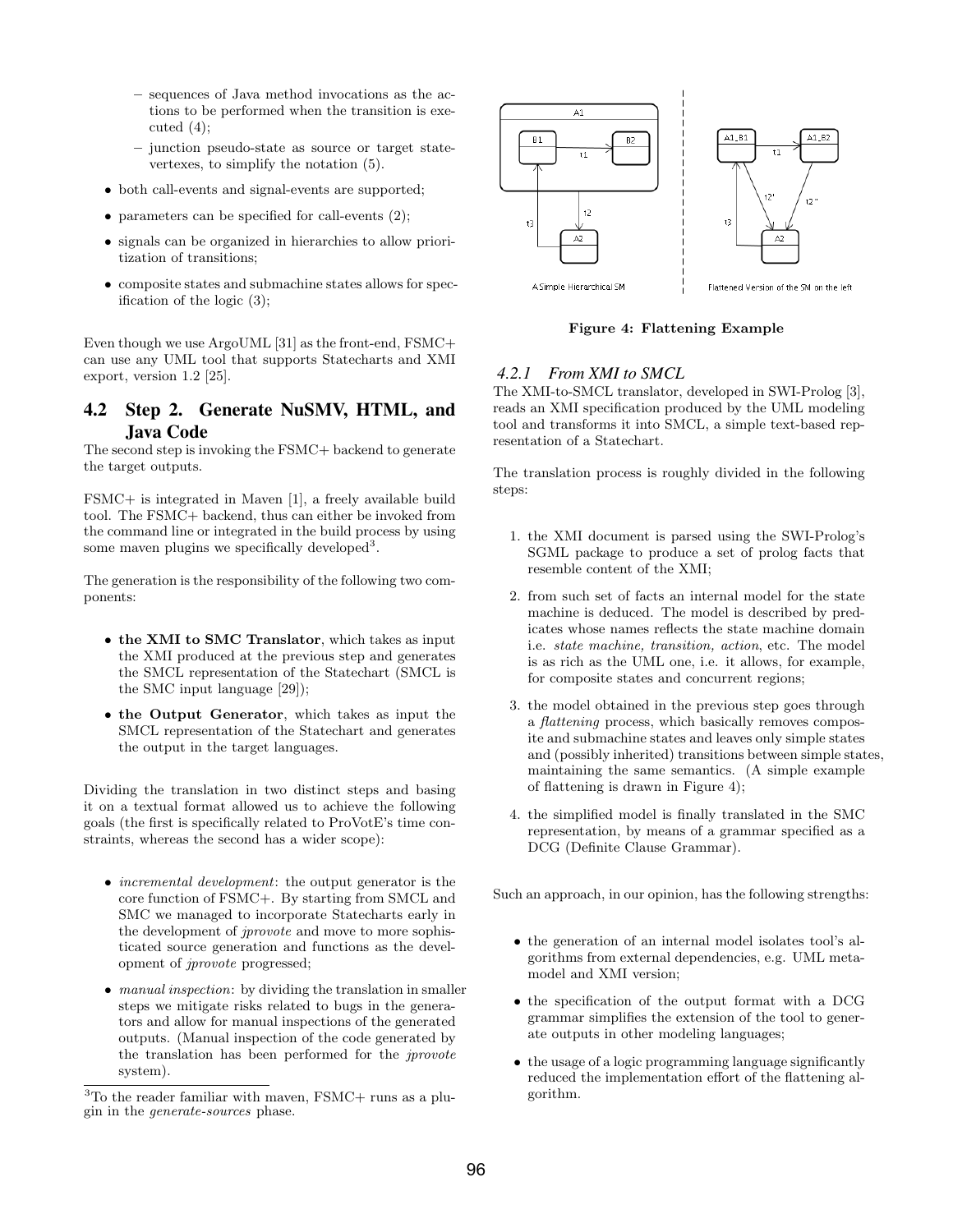#### *4.2.2 The Output Generator*

The output generator takes as input an SMC specification and produces as outputs Java, NuSMV, and HTML. The generator is a completely rewritten version of the one provided with the SMC tool.

Code generation in FSMC+ is based on code templates and on Velocity [27], a template engine written in Java. For each target of the output generator we define, once and for all, a template that encodes the structure of the generated code. At run-time the structure is instantiated by Velocity taking as input the output produced at the previous step.

Using a template engine for specifying the target outputs allows, among other things, to easily extend the set of supported output formats and to change the style of the generated code.

#### 4.3 Step 3. Verify the Control Logic

FSMC+ can translate the Statechart into the NuSMV input language. NuSMV [11] is a software tool for the formal verification of finite state systems. It has been developed jointly by ITC-IRST and by Carnegie Mellon University. NuSMV allows to check finite state systems against specifications written in temporal logics.

The third step, thus, consists in verifying the control logic with NuSMV.

The current implementation of FSMC+ implements a translation algorithm which resembles the one presented in [12]. As described in Figure 5, the code generated for the NuSMV verification consists of the following modules:

- 1. the state machine itself;
- 2. a skeleton of the delegate modules, that define the semantics of the actions invoked by the state machine;
- 3. a skeleton of driver modules, that model how events are generated.

To perform the verification the designer has to complete the skeletons of the delegate and of the driver modules. This corresponds to providing an implementation of the environment in which the state machine is run, namely, of the inputs the machine can receive (driver) and of the actions the machine performs on (delegate). For example, if the system being modeled is an interactive application provided with a graphical user interface, the driver will model the user actions and the delegate the changes in the interface required by the state machine as responses to the user actions.

The level of abstraction to keep in the specification of the environment is up to the user. The simplest implementation of the driver and delegate modules consists in an environment in which inputs are completely random. The random environment is the simplest model to produce with NuSMV, as it does not require to write a single line of code. Moreover it produces the harshest environment in which to test the state machine. In various real-life situations, however, designers may want to put some constraints on the inputs



Figure 5: NuSMV Specification Structure

and/or provide some constraints between the outputs generated by the delegate module and the inputs produced by the driver module. Even though defining such constraints requires more work, it allows to tackle the state explosion problem, namely, keep the formal verification feasible.

After having modeled the system, the user has to define the properties the system is supposed to have. NuSMV allows properties to be specified either in CTL (Computation Tree Logic) or LTL (Linear Temporal Logic). Such properties usually involve delegates' state variables and prescribe intended system behavior deduced from system requirements traditionally classified in terms of safety and liveness.

In addition to the user-specified properties FSMC+ produces a set of properties aimed at verifying various syntactic characteristics of the model to ensure that

- 1. the designer correctly used the invocation model of the state machine on the delegate
- 2. the translation process from Statecharts to NuSMV was successful.

The last action consists in launching the NuSMV model checker, which reads the model, the properties and verifies whether the properties are always satisfied, that is, in any possible execution of the system.

If a property can be violated by the system NuSMV outputs a trace with the counterexample. By analyzing the traces produced by NuSMV the designer can find the conditions that cause the system to fail and fix the problem. The process is iterated until every property is satisfied.

## 4.4 Step 4. Integrate the Java Code

The last step consists in integrating the generated Java code in the system.

The structure of the Java code generated by the FSMC+ comprises (see Figure 6):

- 1. a class which implements the logic described by the Statechart (StateMachine in the figure)
- 2. an interface which collects all the Java methods and boolean conditions mentioned in the Statechart (DelegateInterface in the figure).

The StateMachine class exposes a method for each call event in the Statechart. For example the call event  $f(i : int)$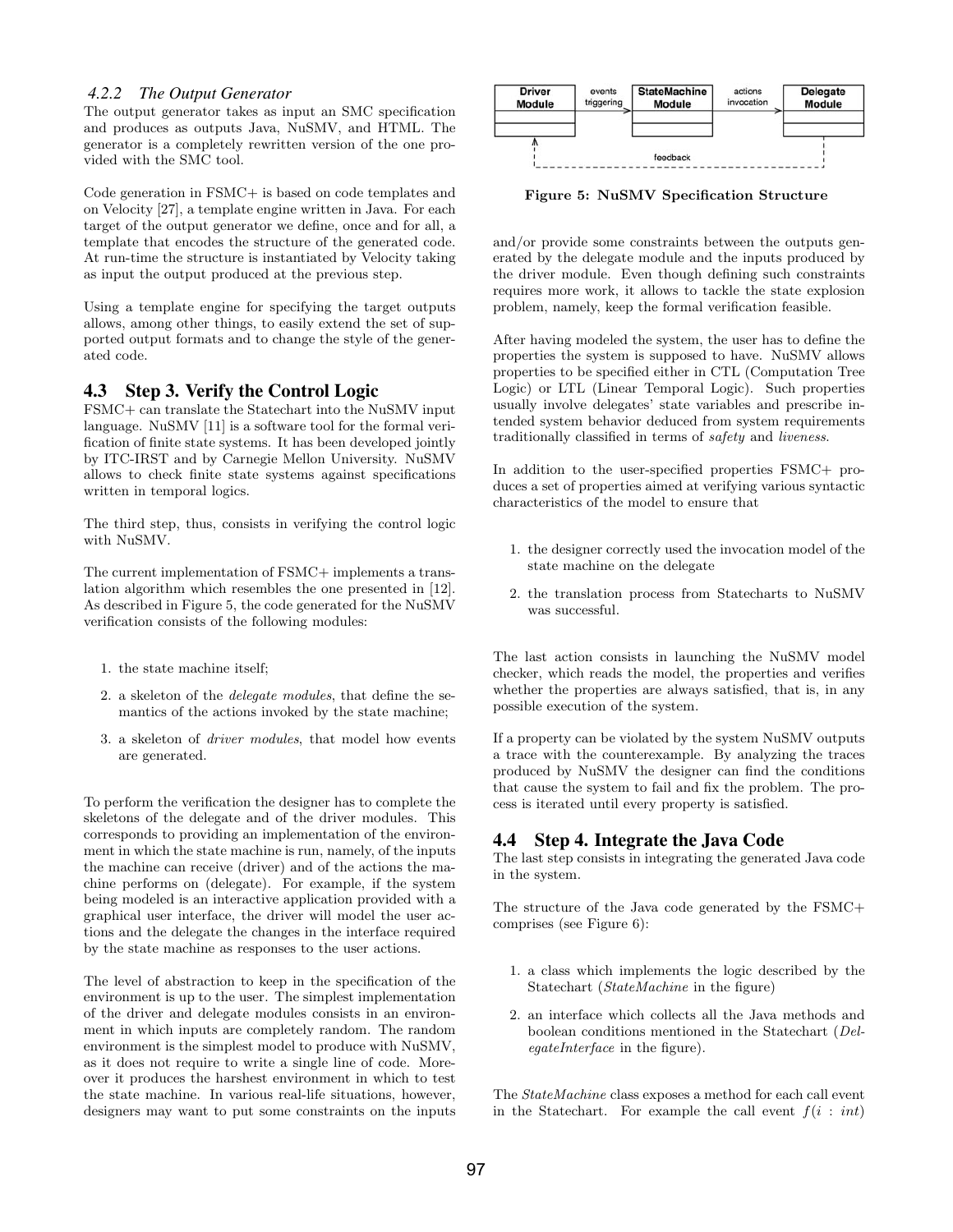

Figure 6: Generated Code Structure



Figure 7: Signal Handling

defined in Figure 3 tells FSMC+ to define a method of the same signature.

The interface generated by FSMC+ has to be implemented by an application class (DelegateImplementation in the figure) to specify the proper semantics of actions and conditions.

FSMC+ supports two strategies to effectively integrate a FSMC+ generated state machine into a system and designers are left to choose, depending on the situation, which one is better.

The first strategy consists in providing a class that dispatches the events to the state machine, explicitly triggering its execution.

As an alternative modeling strategy, FSMC+ allows to use a signal-oriented paradigm for modeling transitions. In this case the state machine reacts to signal events which are, according to UML ver. 1.4, occurrences of Signals and that FSMC+ requires to be organized in a hierarchy, i.e. every Signal must derive from a root Signal. To support such an approach FSMC+ generates the state machine class having just a handle (TopSignal s) method, supposing that, for example, TopSignal is the root signal which is the parent of every signals in the model. To solve conflicts in selecting which transition to fire, FSMC+ follows the signals' hierarchy. For example, as shown in the left side of Figure 7, if the state machine contains two transitions with trigger t1 (occurrence of *ASignal* not shown in the figure) and  $t2$ (occurence of  $SubSignal$  not shown in the figure)  $t2$  will be fired because SubSignal is more specific than ASignal.

# 5. CASE STUDY: THE JPROVOTE SYSTEM

In the following sections we provide some hints related to the application of FSMC+ to the development of the jprovote system.

We start by providing some insights related to the adoption of e-voting system in Italy, continue by describing the e-Voting machine we developed, and describing how we applied FSMC+ for specifying and verifying the control logic of the e-voting machine.

## 5.1 Voting and e-Voting in Italy

The current Italian ballot system consists of a paper-andpencil method and electors are allowed to vote only in the polling station where they are registered. Simplifying both on the law and on the procedures for the sake of presentation, voting in Italy happens as follows:

- 1. identification and registration of the voter. At the polling station the voter is usually required to show his/her ID card and the electoral card. If the name of the voter is present in the electoral list of the polling station, the voter is registered, the electoral card stamped, and the voter is admitted to voting.
- 2. casting a vote. The voter is given a ballot and a pencil and is shown a cabin where the vote can be cast in secrecy. Secrecy is both a right and a duty. The Italian law and procedures are aimed at ensuring that the voter cannot make his/her vote manifest to other people.

At the end of the voting day, the ballot boxes are opened and the counting procedure starts:

- 3. counting. Votes are counted and the results tabulated in special registers. The Italian law aims at protecting the intention of the voter. Thus, even if a vote is not compliant with the definition given by the law, the vote may still be partially assigned and counted, if some its parts can be unambiguously interpreted. Representatives of the political parties monitor the counting procedure.
- 4. transmission of the results. When all the ballots have been tabulated, the results are transcribed in various paper documents and transmitted to the offices responsible of aggregating all the data.
- 5. sum and proclamation of the elected representatives. All the data coming from the different polling stations are counted and seats assigned according to algorithm defined by the law. Data are then made available to the general public.

Systems for automating steps 4 and 5 above have been in use, for some time, in Italy. Even though they are used only to make provisional results available, the verification procedures generally confirm the provisional results and voters usually looks at the results produced by these systems are the "official" ones.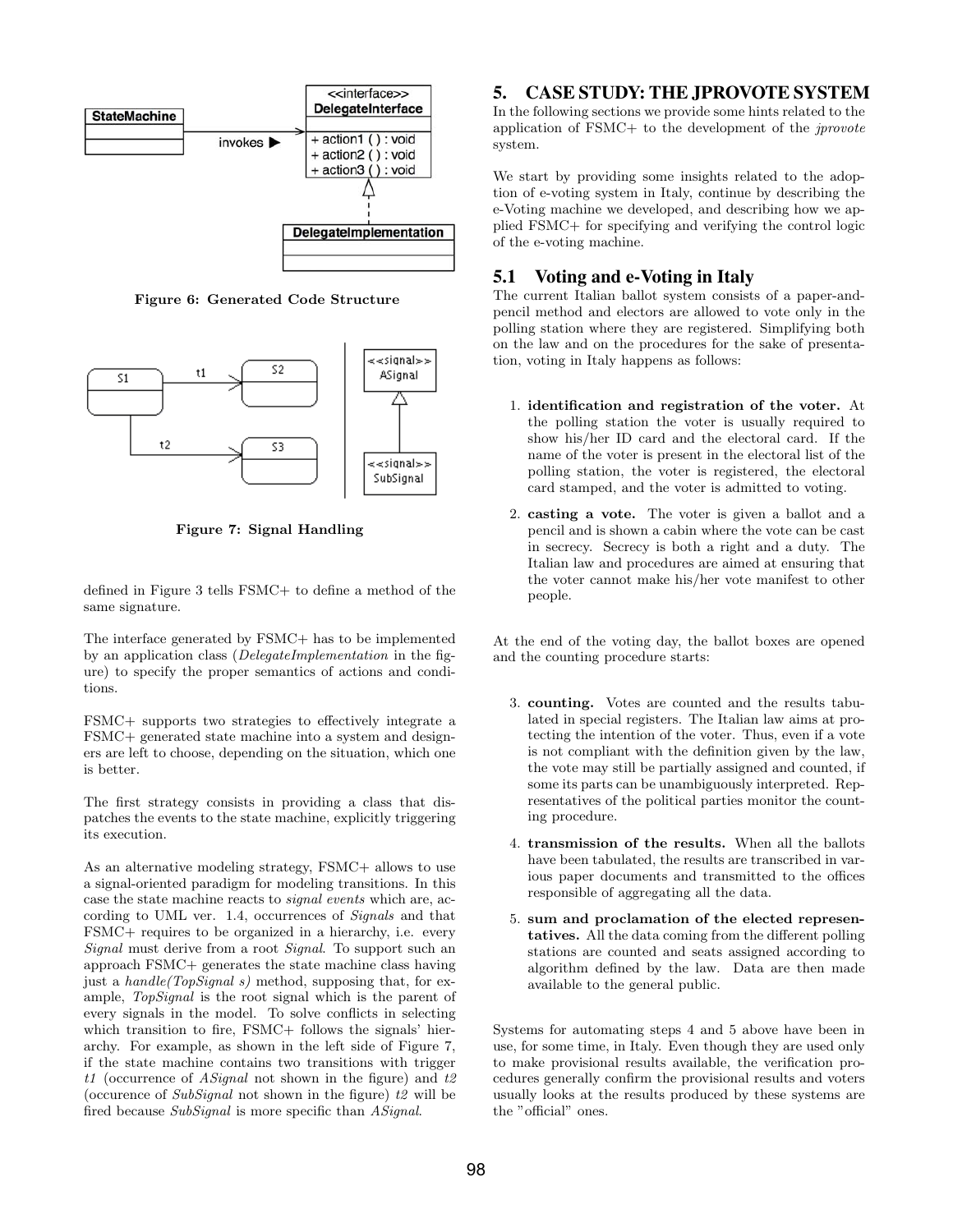

Figure 8: The ProVotE Machine

Some experimentations have been conducted in Italy to try and automate the other phases as well. The largest trial, so far, was sponsored by the central government, and concerned a system for automating steps 3 and 4 above. The system, operated by specially appointed technicians, was installed in 47 precincts at the last European elections and repeated at the last political elections (2006). Little, however, is known about the results of the experimentation. See [18] for some more details.

Proper e-voting experimentations (i.e. including step 2) have been conducted at the local level, usually on a small scale, in experimentations which seem to have had little continuity and/or on which information is scarce. We mention San Benedetto del Tronto (2000), trials sites in Avellino (2001), Campobasso (2001), Cremona (2002, 2006), Ladispoli (2004), Specchia (2005) [14, 16]. Other experimentations have been conducted in Valle D'Aosta, Friuli Venezia Giulia, and Milan.

Independently from their scope, past experiences demonstrate the extreme caution of the central and local government in trying and modernizing the way in which voters express their vote and the difficulty in overcoming doubts and suspicion in citizens. Providing usable, reliable, safe, and secure systems also for trials becomes extremely important, as trust on the systems is built also during experimentations. Proper development of e-voting prototypes, therefore, not only plays a key role in contributing to the quality of the final product, but it is also an essential step for project success.

The experimentations conducted within the ProVotE project are among the biggest (if not the biggest) experimentation of e-voting in Italy.

## 5.2 The ProVotE e-voting System

Even though the solution we developed in trials involves various subsystems (to cover steps 1-5), the e-voting machine is probably the most critical and "visible" component.

In fact, the e-voting machine has to be continuously available during the electoral day (6.00am to 10.00pm in Italy), it has to store votes safely and securely, it is used by all the voters and, as mentioned earlier, it is one of the main systems on which citizens judge the feasibility of e-voting.

The ProVotE e-voting machine we developed (see Figure 8) is a DRE with a voter verifiable printed trail as suggested by e.g. [23, 24] with a signaling system to specify the status



Figure 9: The ProVotE Machine

of the machine and a smartcard reader to enable operations on the machine.

The voting machine is installed in a standard voting cabin as shown in Figure 9.

All the interaction with the voting machine happens through a touchscreeen which, during voting, reproduces the paper ballot. Votes are printed and shown to the voters, who are required to confirm them or make them void. Verification by the voter increases auditability of the system. The printer tape is cut after each vote (and the electronic data is shuffled after each vote), so that no sequence remains<sup>4</sup>.

The machine is locked by default. A smartcard reader, outside the cabin, is used to unlock it. Two smartcards, that need to be alternated, are used to enable the machine for voting. This helps avoiding the possibility of casting more than one vote per voter. A third smartcard is used for the functions of the precinct's officers (e.g. opening and closing elections).

A set of lights (two green and one red) is used to inform about the state of voting machine. The red light signals that the machine is being used for voting and the green ones encode which card will enable the machine for the next vote.

The voter can abort the voting operation at any moment (for instance, if in difficulty) by extracting the smartcard. In such a scenario the machine has to be reset so that no trace of the voter's intent remains revealed.

The electronic ballot data are stored by means of redundant hardware: all the data generated by the machine is written both in the internal hard-disk and in a removable mass storage device. This solution allows for the detection of hardware failures in the storage devices. Electronic ballots are scrambled, encrypted (during the voting day) and signed (after the voting day).

The software system is based on a stripped-down version of Linux and an application (jprovote) written in Java (following e.g. [21]). The jprovote system is structured in four layers:

• services, which provides the basic functionality to the

<sup>4</sup>Being able to determine the order in which votes are given has resulted to be one of the concerns of Trentino's voters.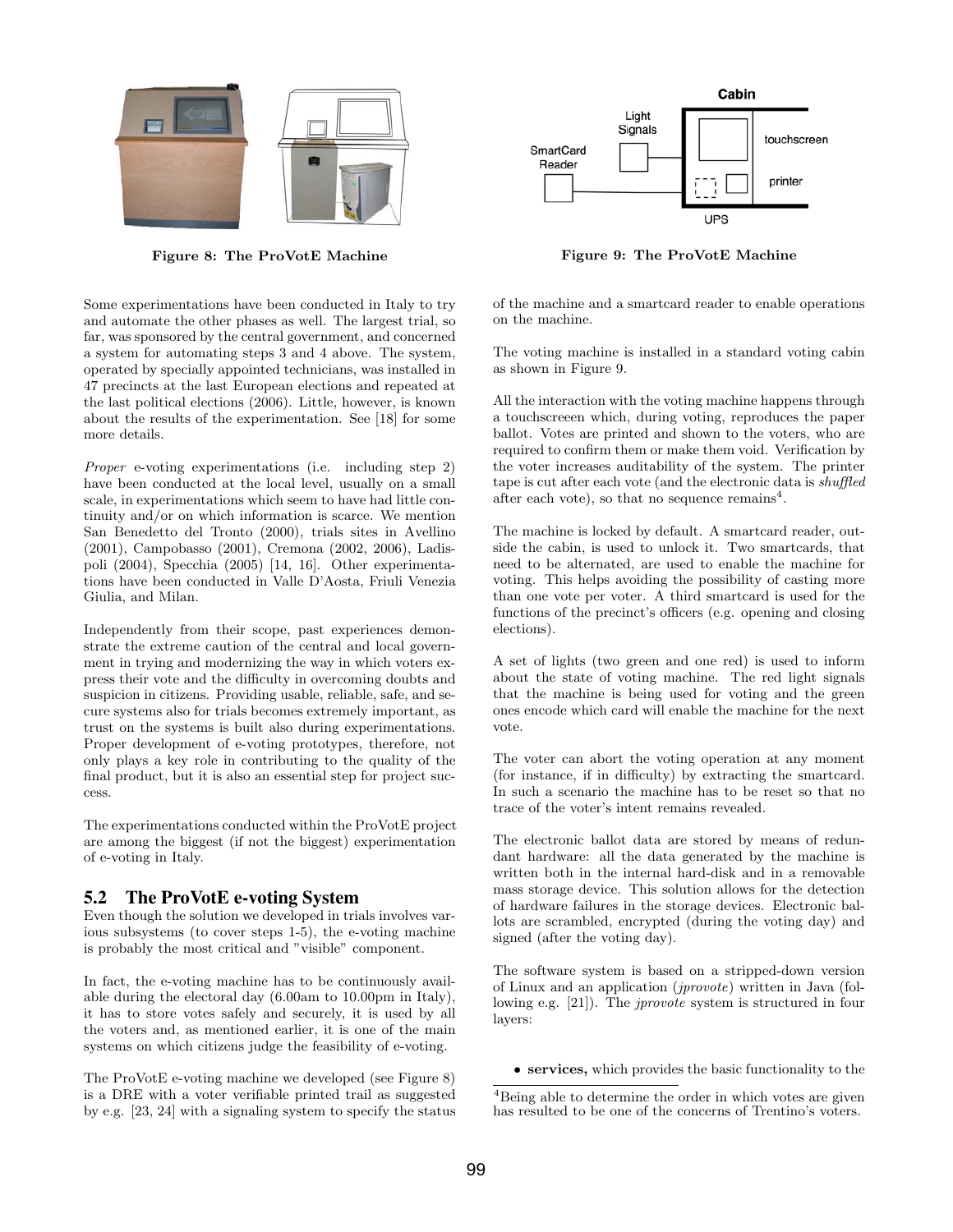rest of the application, such as drivers for controlling the three-light indicator and the printer, managing logs for audits, and transparently managing redundant and ciphered persistence of data;

- data model management, which manages all the election specific data, comprising candidates and parties, the ballot data, per-machine election results, and the symmetric and asymmetric keys used for ciphering and signing;
- control logic, which defines how the machine has to react to user actions both in administration and in voting mode. The control logic also specifies the logic of the user interface (e.g. what screens has to be shown next).
- user interface, which manages the graphical layout of the administration and of the voting interface.

The control logic component of jprovote is among the most critical part of the system. The component, in fact, is responsible of implementing a well-defined life cycle, which encodes the procedures defined by the law and which limits the operations poll-officers can do.

Errors in its specification may lead to violations of fundamental principles on which the law is based (e.g. allowing a voter to vote twice, denying the right to vote to a voter). Finally, the e-voting machines need to be adaptable to different kind of elections and come in different configurations (e.g. testing, voting), which require both flexibility in the specification of the user interface and efficiency in being able to adapt the behavior of the control logic. We decided, therefore, to specify the control logic using finite state machines.

#### 5.3 Control Logic Development

Broadly speaking, the process we followed for the development of the e-voting system is a waterfall which we adapted to incorporate (formal) verification activities. Not surprisingly (as the system was developed for the development of the e-voting system, as mentioned earlier), FSMC+ significantly helped during the development phases.

The process is summarized in Figure 10:

Process Modeling an initial set of discussions and analysis of the Italian electoral law allowed to provide a formalization and a view of the voting procedures in Italy. The formalization was given using activity diagrams in UML and textual descriptions. Such documentation served as the basis for the subsequent requirements analysis.

Requirements Definition the initial requirements definition activity produced a requirements document which contains high-level Statecharts and use cases. The Statechart specifies the life cycle of the machine (e.g. opening the pollsite, starting the counting, etc.), according to the processes identified above and the use cases provide the usage scenarios for each of the states of the machine's life-cycle (e.g. the actions necessary to open the poll-site).

The voting and the administration user interfaces are specified through a Statecharts which describes their logic and



Figure 10: ProVotE Development Process

in which each state corresponds to a different "screenshots" of the system.

The specifications and, in particular, the UML Statecharts have been discussed and validated by the Electoral Service of the Province of Trento. The voting interface was validated using throw-away prototypes developed from the Statecharts, in experiments set up by the Faculty of Sociology with selected voters before the trials.

Software Design During the design phase, the Statecharts validated by the Electoral Service have been detailed into an executable Statecharts, that is, Statecharts that we can give as input to FSMC+ to generate code that controls the e-voting machine.

Formal Validation The executable Statecharts specification have then been translated using FSMC+ into the NuSMV input language and formally verified.

For the validation we started by providing simple NuSMV models for the environment of the control logic and manually specified the main principles/properties that the machine had to satisfy using CTL.

In the model of the environment, for example, we specified the semantics of actions that controls the state for hardware parts such as the lights (e.g. which light is on), the printer (e.g wether a vote is exposed in the printer or not), the screen (e.g. which form is shown to the user), the internal state of the memory, etc. We also model the behavior of input hardware, i.e. the smartcard reader and the touch-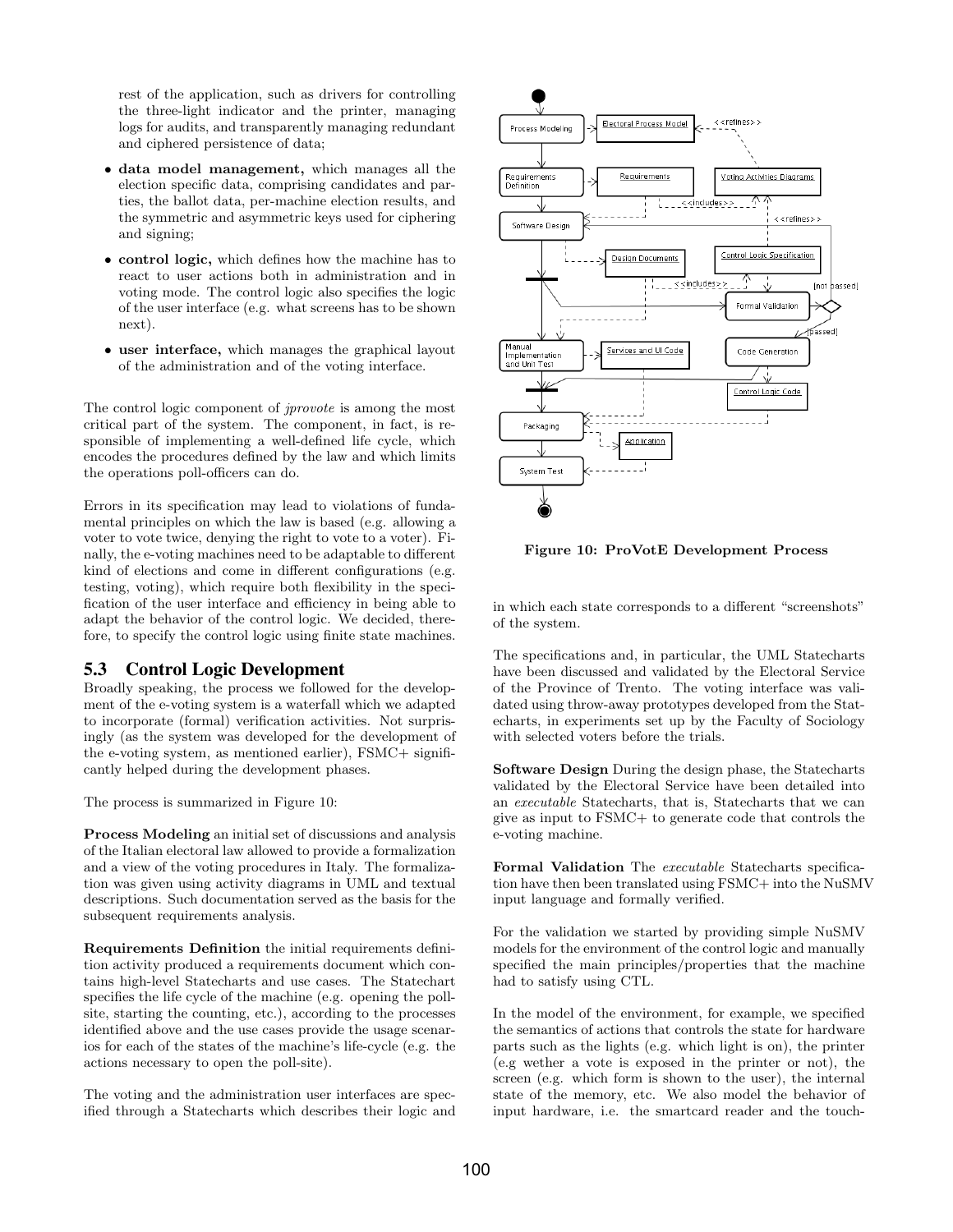

Figure 11: JProvote Application Architecture

screen. Furthermore, an example of the feedback loop cited above is the dependency from the state of the screen on the type of signals that could be generated, i.e. the user could confirm the vote only if the button to do it is shown on the screen.

The CTL properties are mainly expressed in terms of actions the control logic has to perform on the peripherals to ensure that no basic principle of the law is violated (e.g. the machine is always put in a safe state if the current voter has to be interrupted) and that the behavior of the machine is compliant with the specification provided in the requirements document (e.g. the driving of the signaling and log system comply with the specification provided in the requirements document).

Interestingly enough, even the violation of trivial properties, such as the last one, are critical. Matter of fact, if the system does not properly log and signals whether a voter has cast his/her vote, the voter may be procedurally (i.e. by the polling officers) negated the right to use the system to express his/her opinion or given the possibility to vote twice.

See, e.g., [22] for a list of the properties verified. Notice that in order to standardize the representation of the properties, we used the patterns found [15].

Code Generation After having validated the specification of the control logic, we used FSMC+ to generate the Java code of the control logic and of the user interface.

The architecture of the software is shown in Figure 11.

An Event Queue Manager handles all asynchronous events (e.g. smart-card inserted/extracted events, power fail events from the UPS) and feeds the State Machine, which reacts to the events and sends commands to a Delegate. The Delegate's methods can be thought like atomic building blocks (e.g. 'print the current ballot', 'clear the interface', 'turn the outside red light on', etc.) that are combined by means of the Statechart specification.

The Java code generated by FSMC+ was inspected by hand, to mitigate risks related to bugs in the translator, and the source code then compiled and packaged to produce *jprovote*.

Manual Implementation and Unit test The code implementing the services, data model management layers and some glue code to link the user interface was implemented and tested using standard practices.

Packaging and System Test The code generated by hand and that produced by FSMC+ have been then packaged together.

The formal verification performed with FSMC+ does not eliminate the need for testing, as properties related to e.g. integration of the different components, actual implementation of the drivers (is the driver really turning on the green light, when the system tells to do so?), etc. need to be performed on the actual system.

Thus, the application was finally verified during the System Test phase, conducted using standard techniques.

Even though the process followed above does not guarantee that the system is error-free (due to, e.g., completeness of properties, errors in the translators), the use of graphical notations and the formal verification of the control logic allowed to significantly increase our confidence in the conceptual correctness of the design of the control logic. The use of Statecharts, in fact, significantly simplified interaction with other stakeholders and increased understandability of the requirements by the people in the electoral service. (The Electoral Service is now evaluating the possibility of making the activity diagrams used to specify the electoral processes available to the general public.)

# 6. CONCLUSIONS AND FUTURE WORK

This paper presented FSMC+, a tool for automatically generating Java code and NuSMV specification from UML Statecharts. FSMC+ can simplify the development of complex/embedded systems by supporting a model-driven approach in which certain components are automatically generated from high-level specifications.

Various tools, both commercial and freely available, exist to support the approach FSMC+ adopts. However, some of the features FSMC+ provides are peculiar and/or not readily available in other similar tools, among which a rather complete support to the UML ver. 1.4 Statechart notation and a flexible and extensible architecture.

Even though FSMC+ has been specifically created to ease the development of jprovote we believe the approach and the tool we developed to be general enough to be used in other applications.

Future work will include the extension of supported notation to concurrent regions and to new versions of the UML metamodel, which are not currently supported.

The *iprovote* system has been used, so far, in four different experimentations held during local elections and for electing the representatives of the students in a local High School. So far more that 11000 citizens tried our system. No glitches have been signaled during the experimentations.

## 7. ACKNOWLEDGMENTS

The work described in this paper has been and is being developed within the ProVotE Project, a project sponsored by Provincia autonoma di Trento.

As with any large project, the results presented in this paper